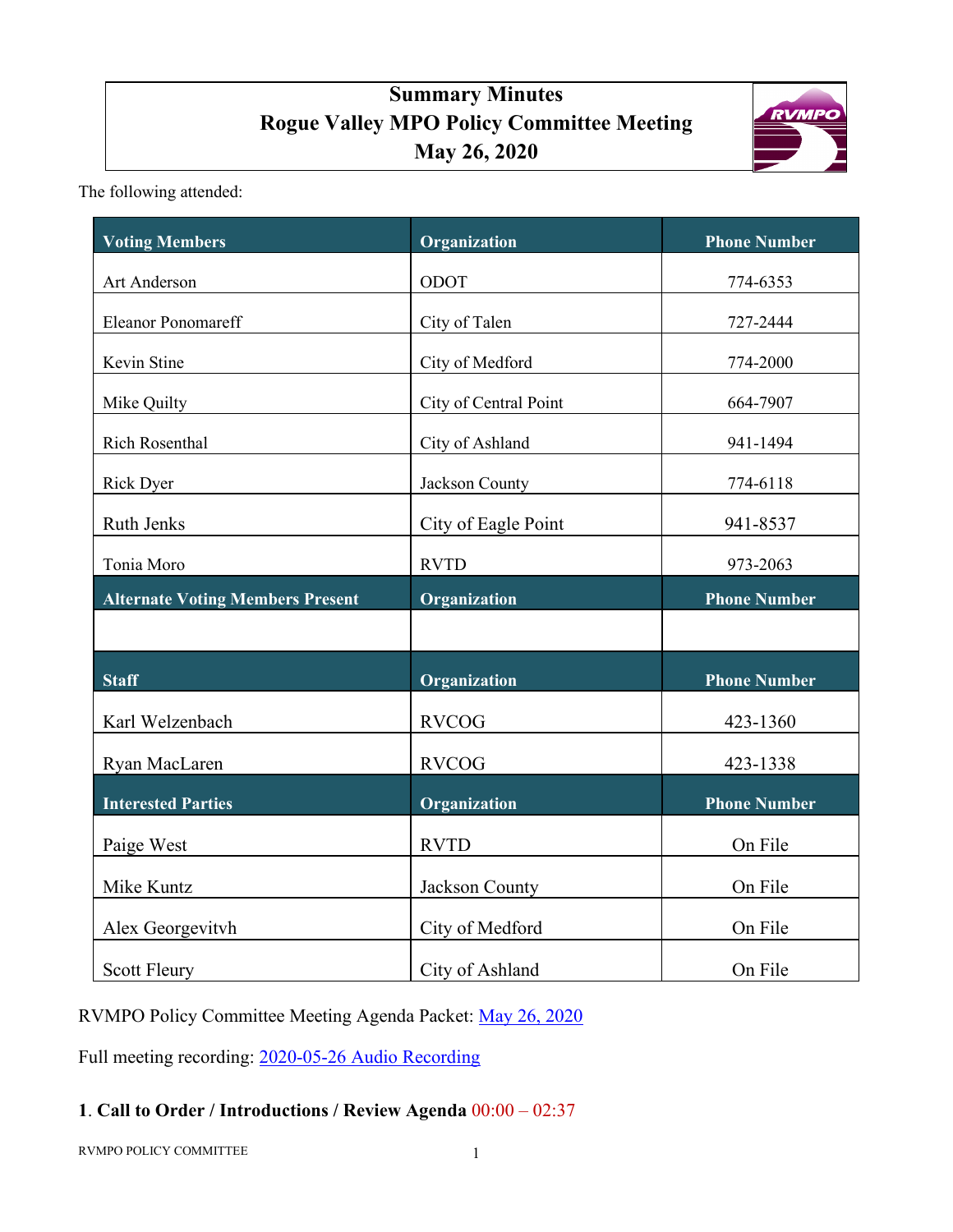2:04 p.m. | *Quorum*: *6 Jurisdictions Represented*

**Change to the Agenda:** *The Adoption of the 2021-2024 Transportation Improvement Program (TIP) Delayed.*

## **2. Review / Approve Minutes:** 02:37 – 02:25

**02:49** | *Rich Dyer moved to approve the April 28, 2019 Policy Committee meeting minutes as presented. Seconded by Rich Rosenthal.* 

*No further discussion.* 

*Motion carried unanimously by voice vote.*

# *Action Items*

#### **3. Letter of Support for the University of Orgon Study** 02:25 – 16:09

**15:24** *| Kevin Stine moved to approve for the signing of the Letter of Support by the Chair. Tonia Moro seconded.*

*No further discussion*

*Motion carried unanimously by voice vote.*

# *Public Hearing*

## **4***.* **2018-2021 Transportation Improvement Program (TIP) Amendments** 16:09 – 29:34

*Mike Quilty opened the public hearing.*

**28:45** *| Art Anderson motioned to approve the TIP Amendment as discussed. Rick Dyer seconded.* 

*No further discussion*

*Motion carried unanimously by voice vote.*

#### **5***.* **2021-2024 Transportation Improvement Program** 29:34 – 29:45

Delayed.

#### **6. Review of the UPWP 2020-2021** 29:45 – 39:26

**38:43** *| Rick Dyer motioned to approve the adoption of the 2020-2021 UPWP. Seconded by Ruth Jenks.*

*No further discussion*

*Motion carried unanimously by voice vote.*

*Mike Quilty closed the public hearing.*

# *Action Items Continued*

RVMPO POLICY COMMITTEE 2